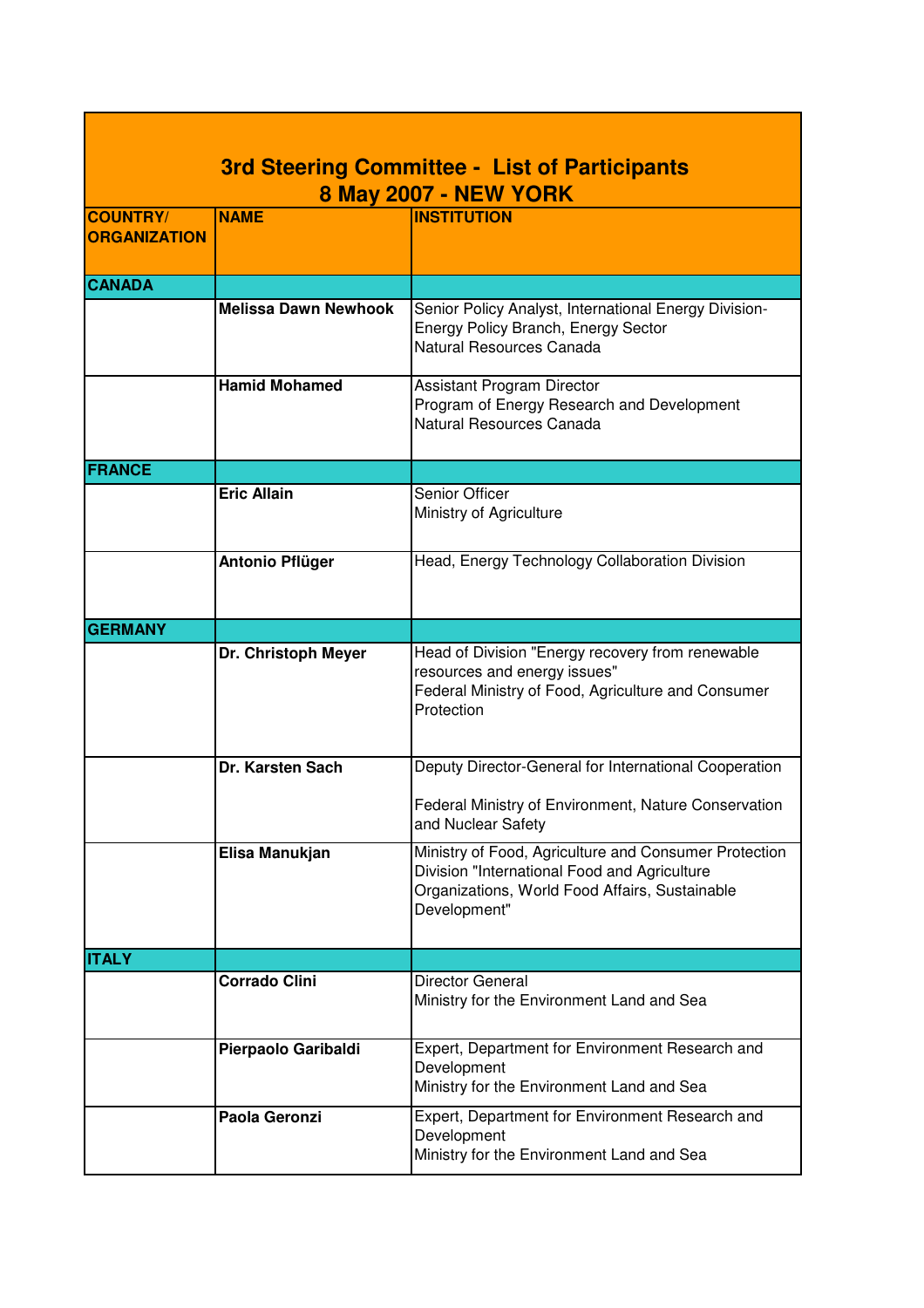|                                     | <b>Margherita Vitale</b>  | Expert, Department for Environment Research and<br>Development<br>Ministry for the Environment Land and Sea |
|-------------------------------------|---------------------------|-------------------------------------------------------------------------------------------------------------|
|                                     | <b>Gloria Visconti</b>    | Expert, Department for Environment Research and<br>Development<br>Ministry for the Environment Land and Sea |
|                                     | <b>Sebastiano Metelli</b> | <b>ICE Toronto</b><br>Italian Trade Commission                                                              |
|                                     | <b>Lorena Palacios</b>    | <b>ICE Mexico City</b><br>Italian Trade Commission                                                          |
|                                     | <b>Claire Servini</b>     | <b>ICE New York</b><br>Italian Trade Commission                                                             |
| <b>JAPAN</b>                        |                           |                                                                                                             |
|                                     | Kazuo Sunaga              | Minister<br>Permanent Mission of Japan to the United Nations                                                |
|                                     | Kenju Murakami            | Counsel<br>Permanent Mission of Japan to the United Nations                                                 |
|                                     | <b>Ichiro Takahashi</b>   | Counsel<br>New York Consulate-General of Japan                                                              |
| <b>RUSSIAN</b><br><b>FEDERATION</b> |                           |                                                                                                             |
|                                     | <b>Vadim Tarassov</b>     | Natural Resources Canada Director<br>Association for Advanced Technologies (ASPECT)                         |
| <b>UK</b>                           |                           |                                                                                                             |
|                                     | <b>Kieran Power</b>       | Head of Branch, Industrial Crops Division<br>Department for Environment Food and Rural Affairs<br>(DEFRA)   |
| <b>USA</b>                          |                           |                                                                                                             |
|                                     | Drew S. Nelson            | Foreign Affairs Officer, Office of Global Change<br>U.S. Department of State                                |
|                                     | Harlan L. Watson          | Senior Climate Negotiator & Special Representative<br>U.S. Department of State                              |
|                                     | <b>Vincent Camobreco</b>  | US Environmental Protection Agency (EPA)                                                                    |
| <b>IEA</b>                          |                           |                                                                                                             |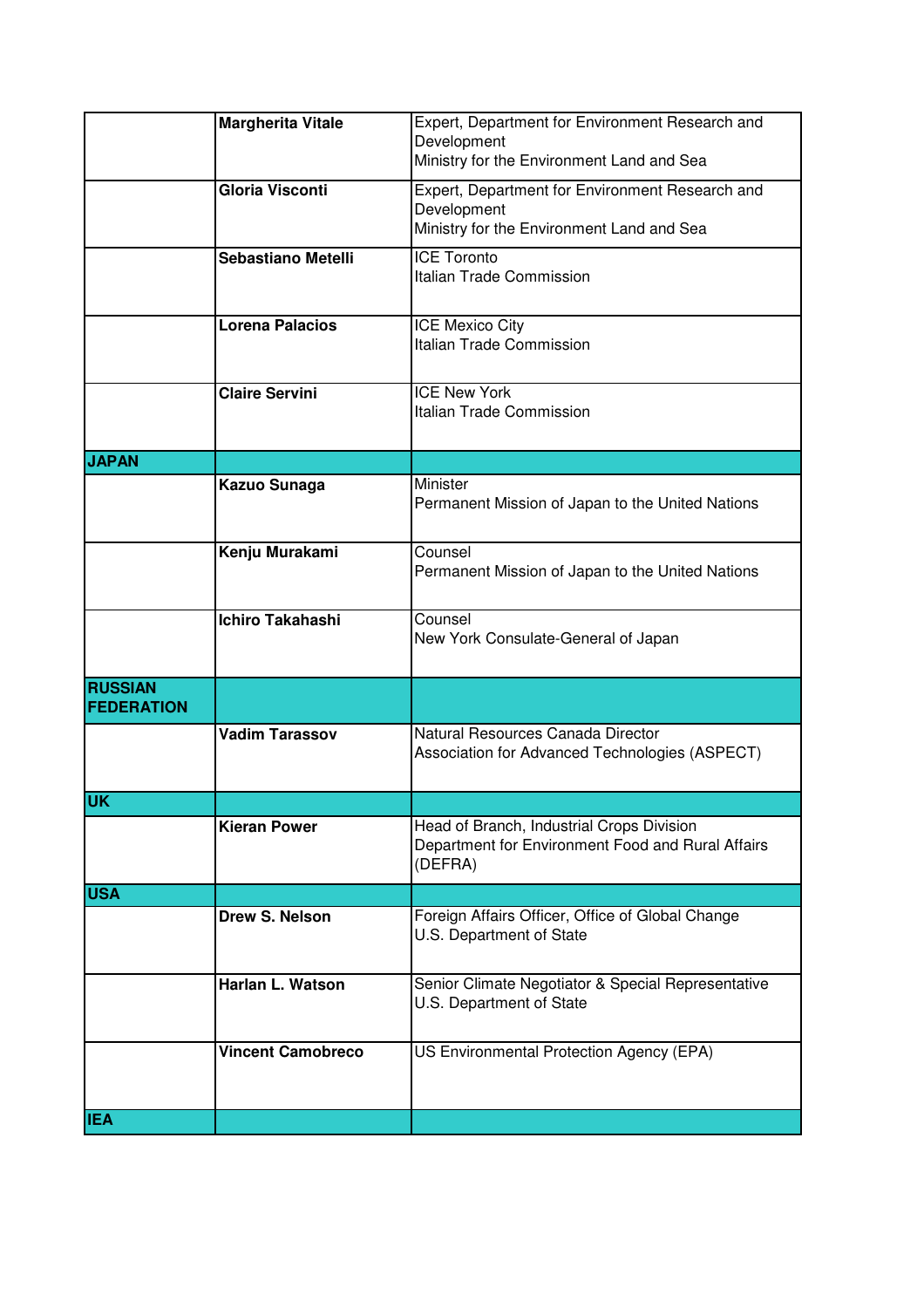|                                | <b>Neil Hirst</b>           | Director IEA Office for Energy Technology and R&D<br>International Energy Agency (IEA)<br>Paris,<br>France                                                 |
|--------------------------------|-----------------------------|------------------------------------------------------------------------------------------------------------------------------------------------------------|
|                                | <b>Pascal Shuster</b>       | Head of International Strategy, General Directorate for<br><b>Energy and Raw Materials</b><br>International Energy Agency (IEA)<br>Paris,<br>France        |
| <b>UNCTAD</b>                  |                             |                                                                                                                                                            |
|                                | Simonetta Zarrilli          | Legal Officer, Division on International Trade and<br>Commodities<br>United Nations Conference on Trade and Development<br>(UNCTAD)<br>Geneva, Switzerland |
| <b>UN</b><br><b>FOUNDATION</b> |                             |                                                                                                                                                            |
|                                | <b>Janet Hall</b>           | Senior Policy Advisor<br><b>United Nations Foundation</b><br>Washington, D.C., USA                                                                         |
|                                | <b>Dulce Meldau</b>         | Advisor<br><b>United Nations Foundation</b><br>Washington, D.C., USA                                                                                       |
|                                | <b>Melinda Kimble</b>       | <b>Senior Vice President</b><br><b>United Nations Foundation</b><br>Washington, D.C., USA                                                                  |
|                                | <b>Manfredi Caltigirone</b> | <b>Research Fellow</b><br><b>United Nations Foundation</b><br>Washington, D.C., USA                                                                        |
|                                | <b>Caroline Maloney</b>     | Associate Director, International Bioenergy Initiative<br><b>United Nations Foundation</b><br>Washington, D.C., USA                                        |
| <b>UNDP</b>                    |                             |                                                                                                                                                            |
|                                | <b>Andrew J.Yager</b>       | Sustainable Energy Policy Adviser, Energy and<br><b>Environment Group</b><br>United Nations Development Programme (UNDP)<br><b>New</b><br>York, USA        |
| <b>UNEP</b>                    |                             |                                                                                                                                                            |
|                                | <b>Mark Radka</b>           | Chief, UNEP Energy Branch<br>United Nations Environment Programme (UNEP) Paris,<br>France                                                                  |
| <b>UNIDO</b>                   |                             |                                                                                                                                                            |
|                                | <b>Heinz Leuenberger</b>    | Director, Energy and Cleaner Production Branch<br>United Nations Industrial Development Organization<br>(UNIDO)<br>Vienna, Austria                         |
| <b>FAO</b>                     |                             |                                                                                                                                                            |